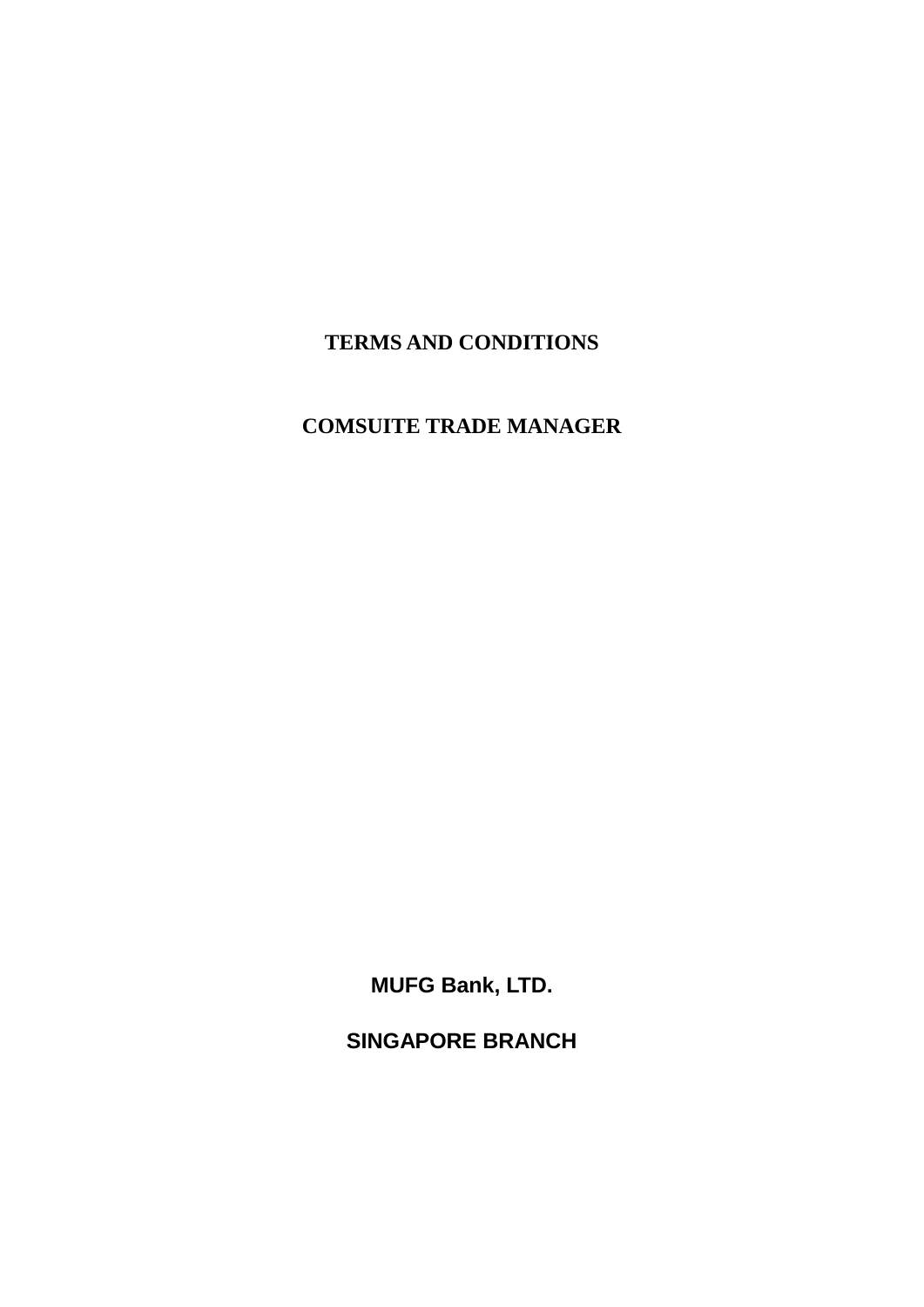[ ] (hereinafter referred to as the "**Customer**") and [MUFG Bank, Ltd., Singapore Branch] (hereinafter referred to as the "**Bank**") agree that, with respect to certain services to be provided by the Bank utilizing COMSUITE TRADE MANAGER to the Customer, the Customer and the Bank will abide by, in addition to the terms and conditions set forth in [the General Agreement for Credit Transactions, Appendix for Foreign Exchange Transactions, Appendix for Trade Finance Transactions] each between the Customer and the Bank, the terms and conditions set out below (the "**TM Conditions**").

# **1. Definitions**

In the TM Conditions, the following terms have the following respective meanings:

"**Agreement**" means the agreement made and entered into by and between the Customer and the Bank under the TM Conditions;

**"Commencement Date"** means the date on which the Bank accepts TM Application submitted by the Customer and the Bank is ready to provide the Services;

"**Financial Institution Concerned**" means each of the financial institutions (other than the Bank) involved in the provision of the Services;

"**Manual**" means the manual and other documents relating to the Software and the System;

"**Services**" has the meaning set forth in Clause 3.1;

"**Software**" means the software (including supplementary tools, the Manual and other related documents and information) for the exclusive use of the Services;

"**System**" means the Bank's computer system for the exclusive use of the Services; and

"**TM Application**" means the Trade Manager Application for Service Setup which the Customer submits to the Bank in relation to the Services and Software (including an application for addition, change and deletion to the registration);

"**Trade Manager**" or "COMSUITE TRADE MANAGER" means the Bank's proprietary service name of the services under which the Bank provides the Services.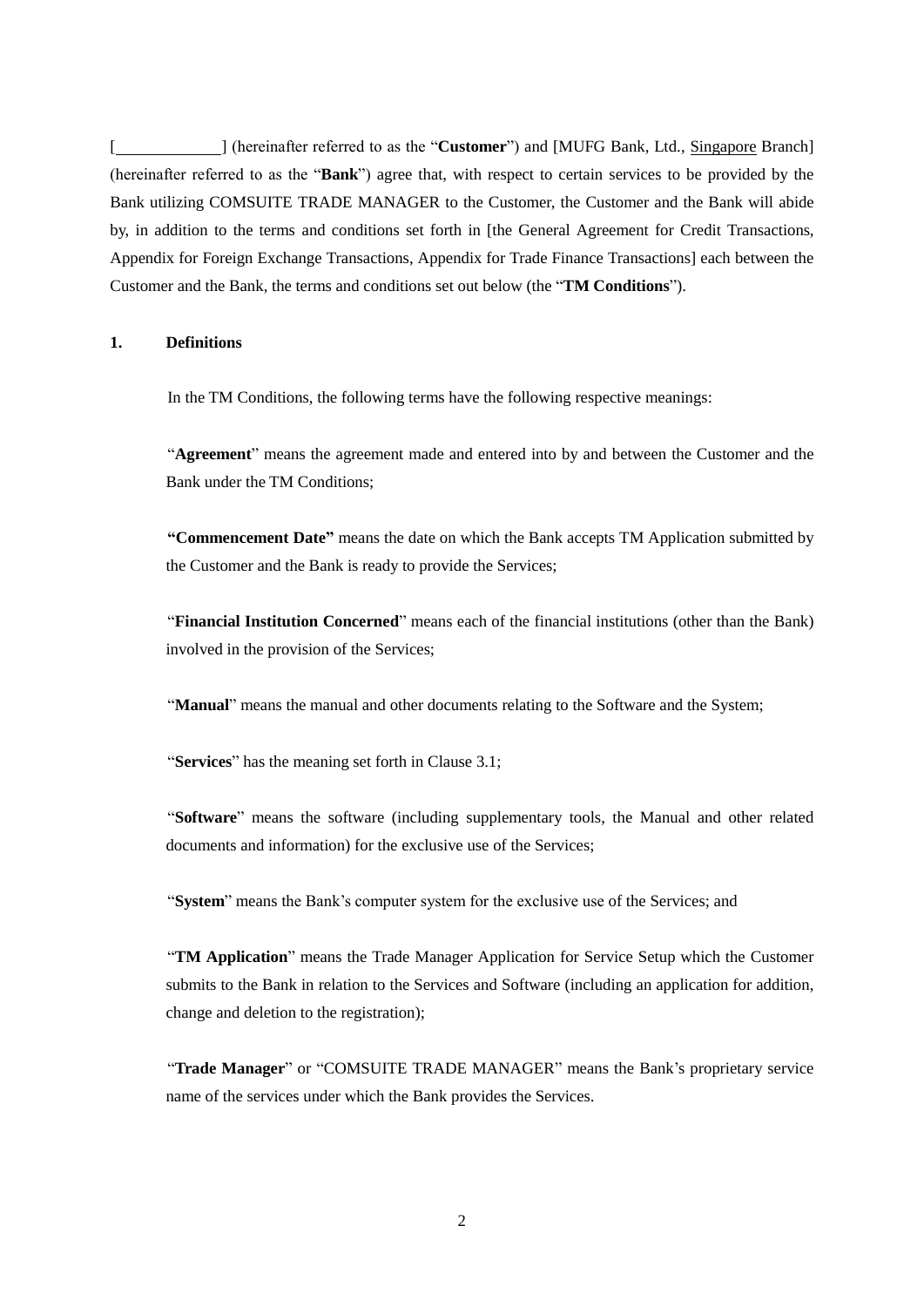#### **2. Purposes and Effects**

2.1 The Customer and the Bank hereby agree that the Customer and the Bank may (i) send applications and other documents for trade transactions and (ii) give notification or provide information in relation to trade transactions through the System.

# **3. Software License and Services**

- 3.1 The services to be provided by the Bank to the Customer under the TM Conditions (the "**Services**") are comprised of granting a non-exclusive and non-transferable right to use the Software and making available the System to the Customer to enable the Customer, via the Internet, to:
	- (i) register the information concerning application for trade transactions; and/or
	- (ii) send or receive information, notices, documents and materials relating to trade transactions.
- 3.2 Each communication (including, without limitation, sending or uploading files of the relevant documents or materials, hereinafter the same) or instruction made or given through the Services by the Customer and/or the Bank shall be deemed received by or given to the recipient at the time when such a communication or instruction becomes accessible by the recipient on the System. For the avoidance of doubt, a communication or instruction from the Bank that has been made available on the System shall be deemed received by or given to the Customer even where the Customer is not able to access the System due to any reason attributable to the Customer's system or the communication networks (including the Internet) between the System or the Customer's system, or to the network service providers that provide the Customer with the access to the System.
- 3.3 In case where there is any inconsistency or discrepancy between any communication or instruction from the Customer through the System and that from the Customer with any other means of communication (including, without limitation, over the telephone, by e-mail or physical delivery of documents), the former shall prevail. The Bank shall not be liable for any losses, damages or expenses incurred by the Customer due to the Bank's action or omission to act based on the communication or instruction made or given through the System pursuant to the TM Conditions.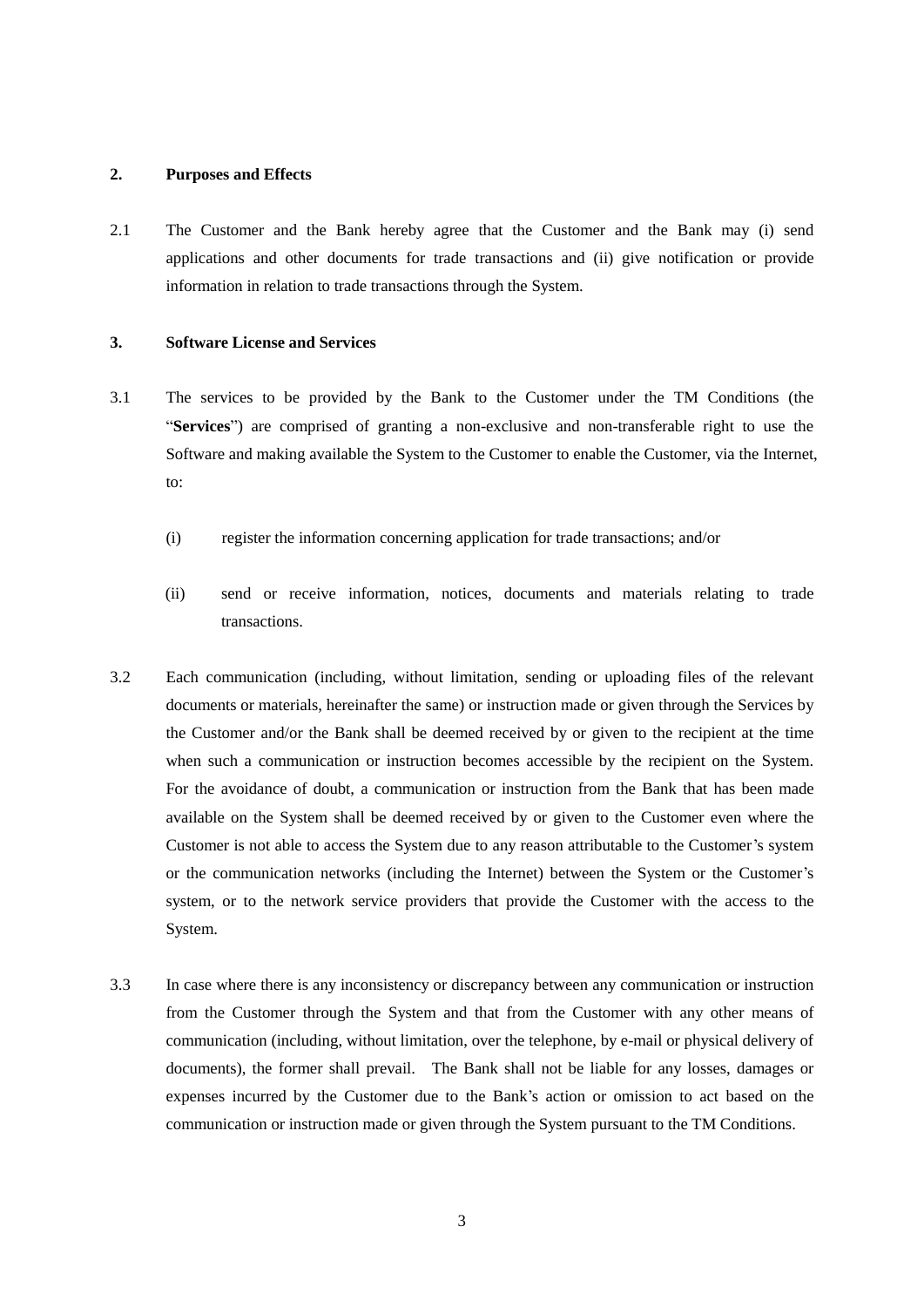#### **4. Software**

- 4.1 The Customer may use the Software solely in such location, with the equipment and in the environment as the Bank has approved in advance.
- 4.2 The Customer shall comply with the instructions given in the Manual in the use of the Software and the System.
- 4.3 The Customer acknowledges and agrees that the System and the Software is designed for customers in general and that it may not serve a specific need of any particular customer.
- 4.4 The Customer shall immediately notify the Bank of any Malfunction in the Software or the System ("**Malfunction**" as used herein means any discrepancy between the functions actually performed and those specified in the Manual). The Bank shall make commercially reasonable efforts to rectify such Malfunction; provided that the Bank shall have no obligation to rectify the following Malfunctions:
	- (1) Malfunctions caused by the use of the Software or the System other than in the manner provided herein or in the Manual or otherwise designated by the Bank;
	- (2) Malfunctions caused by the use of the Software or the System by any person(s) other than those designated by the Customer pursuant to Clause 24; and
	- (3) Malfunctions not immediately reported to the Bank by the Customer after becoming aware of them.

The Bank shall in no case be liable for any damages caused by any Malfunctions in the Software or the System, except in the case of gross negligence or willful misconduct of the Bank.

4.5 The Bank may, at its sole discretion, from time to time make changes to the Software, the System and the Services. The Bank shall notify the Customer of such changes to the extent that such changes will materially affect the Customer utilizing the Services; provided that the Bank is not required to do so if such changes are announced on its web site.

# **5. Prohibition**

The Customer shall not: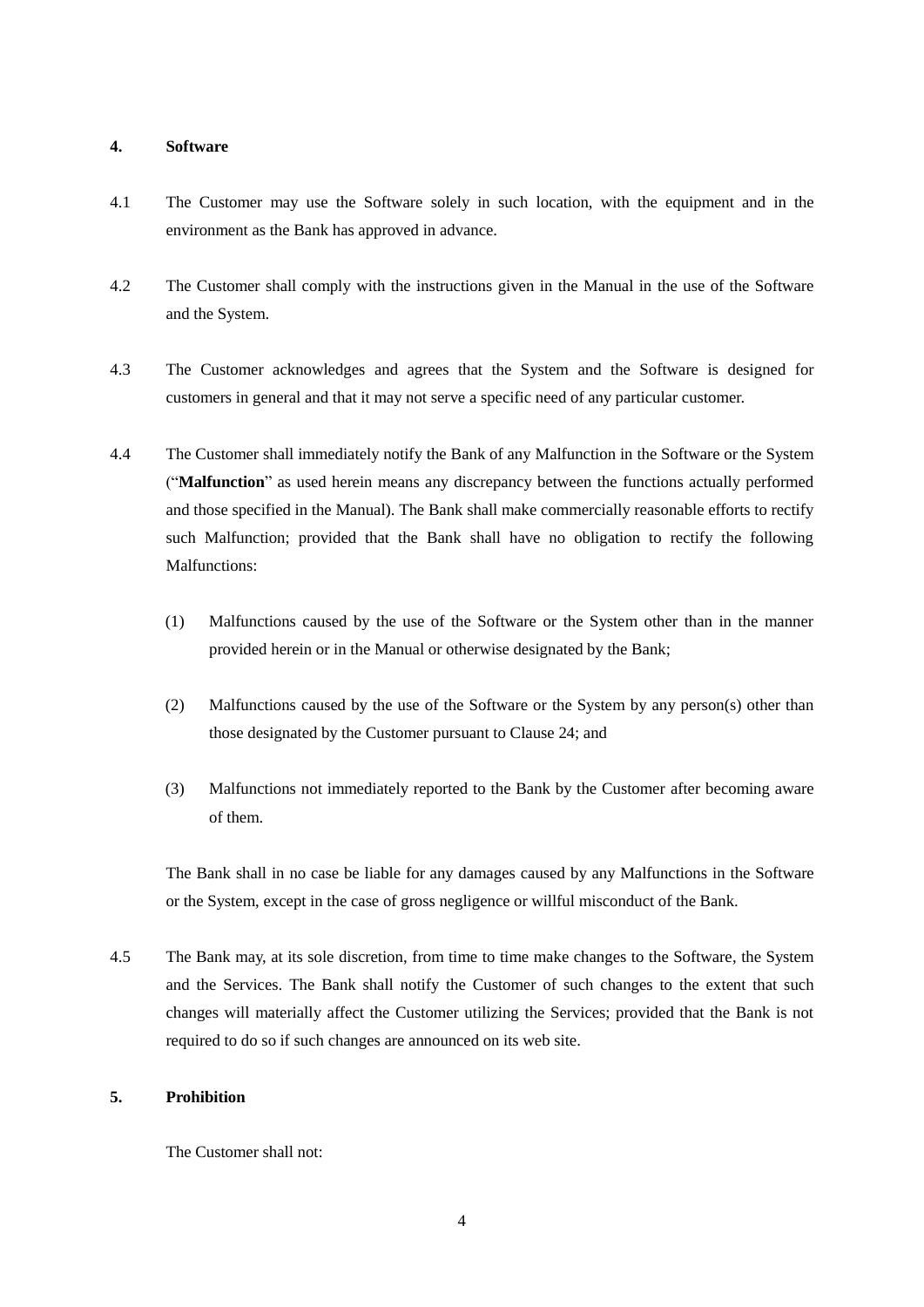- (1) grant the right to use, assign, sell, buy, or lease the Software to any third party, or create security interest over the Software for the benefit of any third party;
- (2) copy, change, translate, adapt, analyze, reverse-engineer, disassemble, decompile or develop its application software or do any similar acts with respect to the Software;
- (3) use the Software other than in the manner provided herein, in the Manual or otherwise designated by the Bank; or
- (4) use the Software other than for the purposes of utilizing the Services.

# **6. Fees and Costs**

- 6.1 The Customer shall pay fees for the Services in accordance with the fee schedule which the Bank may set forth from time to time. Fees for the use of the Services shall be calculated from the Commencement Date.
- 6.2 The Customer shall pay all costs for services provided by the Bank and Financial Institution Concerned in relation to the Services.
- 6.3 The Bank is hereby authorized to debit the account to be designated by the Customer with the amount of the fees and costs referred to in Clauses 6.1 and 6.2 on their due dates without presenting any check or any withdrawal slip with its bank book. In the event that the Bank is unable to debit the amount from such account, the Bank may, upon notice to the Customer, demand the payment of such fees and costs, together with default interest to be determined by the Bank.
- 6.4 If any deduction or withholding is made by any tax authorities of any country from the fees and costs or any other sums payable hereunder, the Customer shall pay such additional amounts as may be necessary to ensure that the Bank receives an amount equal to the amount which it would have received if such deduction or withholding had not been made.
- 6.5 The Bank shall notify the Customer of the amounts of fees and costs (and the break down thereof) to be debited from an account of the Customer, in advance or immediately afterwards, in accordance with Clause 6 and other provisions of the TM Conditions.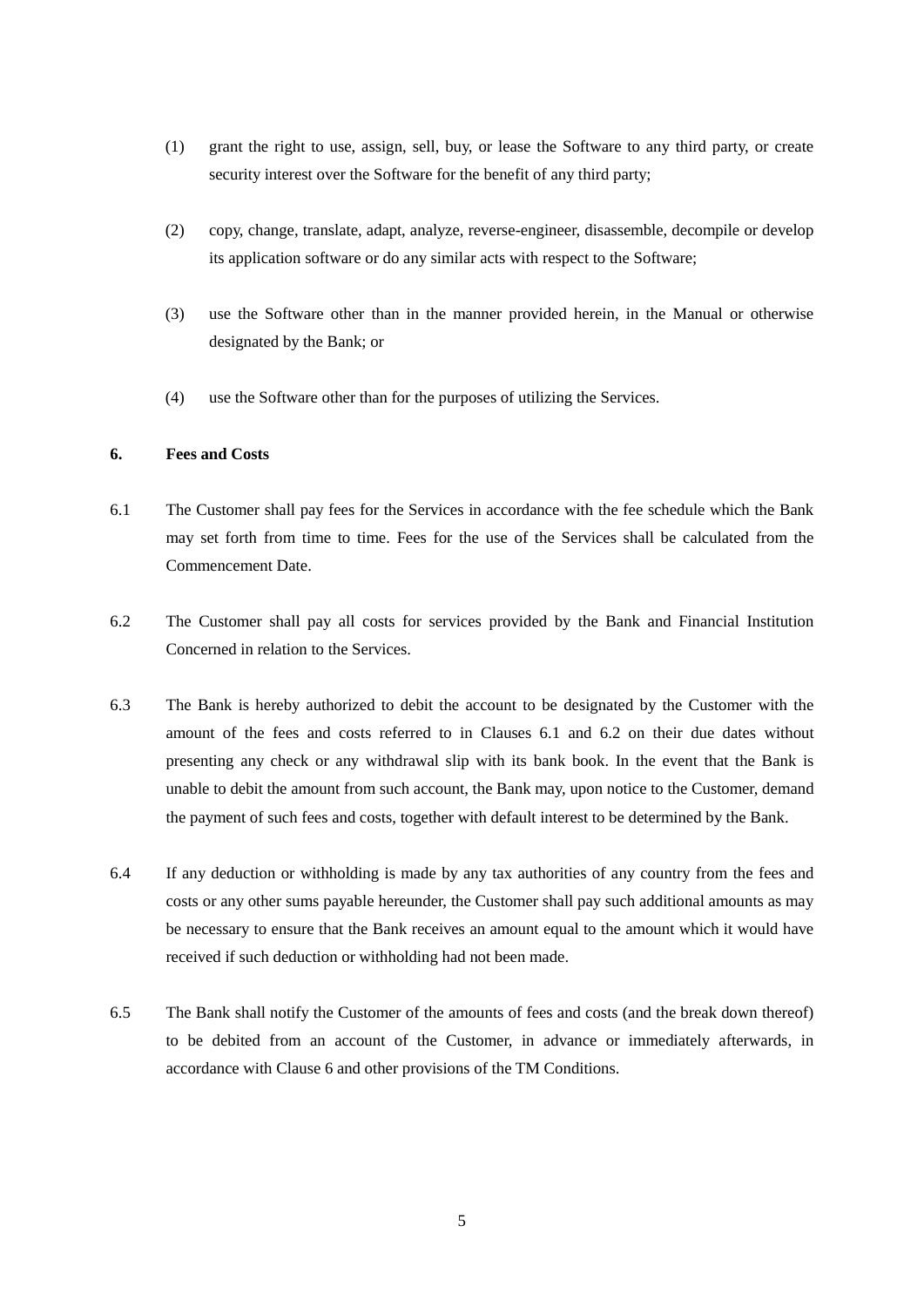# **7. Taxes and Public Charges**

The Customer shall pay all taxes and public charges which may be levied in relation to the Agreement and the Services.

# **8. Term**

The term of the Agreement shall be one (1) year commencing on the Commencement Date. The Agreement shall be renewed automatically for a period of one (1) year, unless a written notice is given by the Bank or the Customer to the other party of its intention to terminate the Agreement not later than thirty (30) days prior to the expiration date of the Agreement. The same shall apply thereafter.

# **9. Termination**

- 9.1 The Customer or the Bank may terminate the Agreement by giving not less than thirty (30) days prior written notice to the other party.
- 9.2 The Agreement shall terminate automatically without notice or other act of the Bank if any of the following events occur with respect to the Customer:
	- (1) the Customer being insolvent or unable to pay its debts generally, or an application or petition being made against or by the Customer for commencement of winding up or bankruptcy proceedings, commencement of civil rehabilitation proceedings, commencement of corporate reorganization proceedings or commencement of special liquidation;
	- (2) any clearing house taking measures against the Customer for suspension of transactions with banks and similar institutions;
	- (3) an administrator, receiver or other similar official being appointed with respect to the Customer or its properties;
	- (4) any event having an effect analogous to any of the foregoing in any jurisdiction; and
	- (5) the whereabouts of the Customer becoming unknown and a notice of the Bank not being received by the Customer at the last place designated by the Customer.
- 9.3 The Bank may terminate the Agreement immediately by giving notice to the Customer, if any of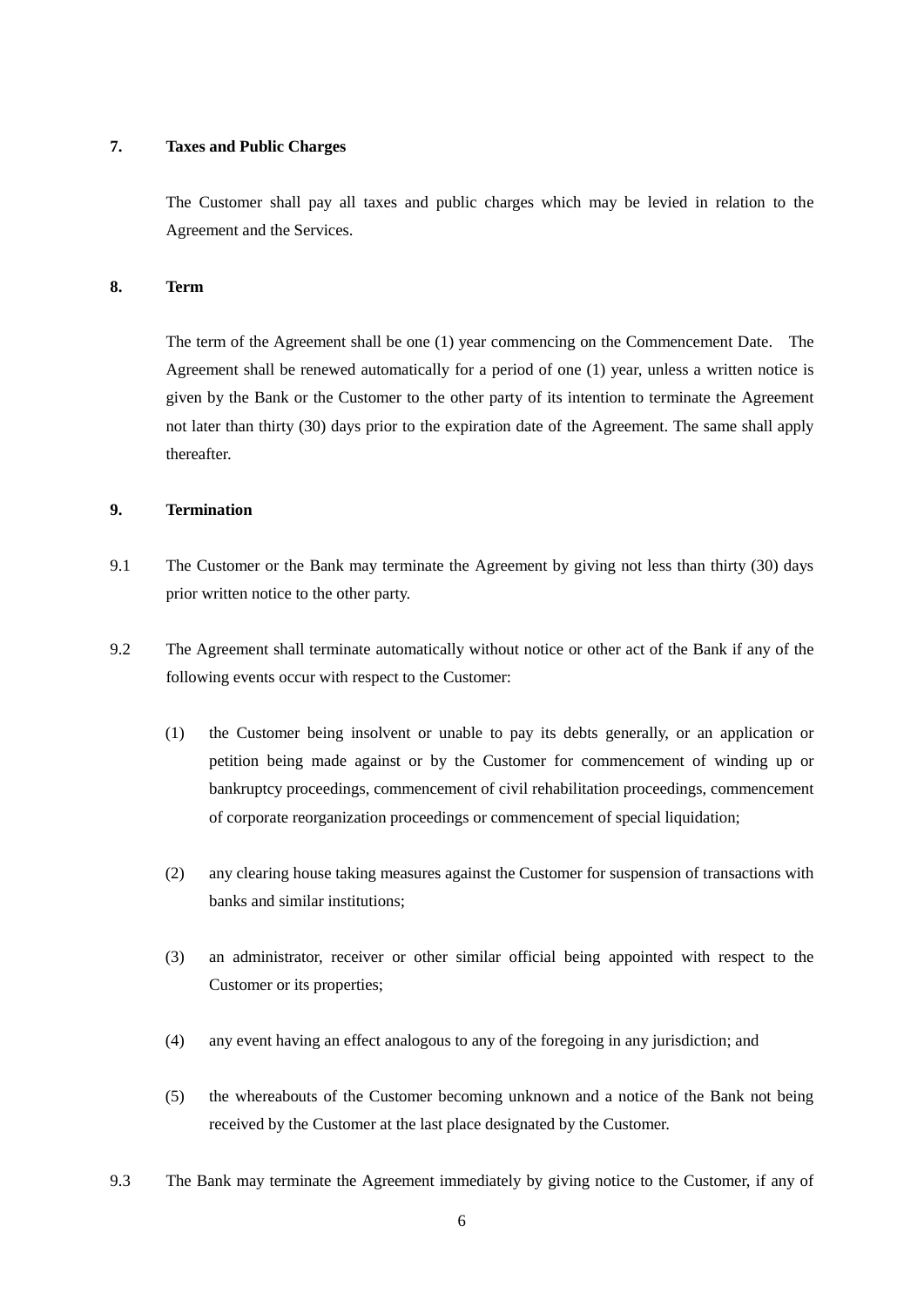the following events occurs with respect to the Customer:

- (1) an order of provisional attachment, preservative attachment or attachment being made or a notice thereof being dispatched with respect to a monetary claim of the Customer on the Bank or any other financial institution;
- (2) an attachment being made against the Customer with respect to unpaid taxes or other public charges;
- (3) any event having an effect analogous to any of the foregoing in any jurisdiction;
- (4) a breach of any provision of the TM Conditions;
- (5) the Services not being utilized for a period of one (1) year after the day on which the Services were made available to the Customer or lastly utilized by the Customer; and
- (6) closure of all accounts which the Customer holds at the Bank or other circumstance arising in which the Bank may not provide the Services.
- 9.4 The termination of this Agreement under Clauses 9.1, 9.2 and 9.3 shall not affect the rights or obligations of either the Customer or the Bank held against or owed to the other party which have arisen prior to the date of such termination.
- 9.5 The Agreement shall terminate automatically without notice or other act of the Bank or the Customer, if the [the General Agreement for Credit Transactions, Appendix for Foreign Exchange Transaction, Appendix for Trade Finance Transactions] is terminated for any reason.
- 9.6 On or after the termination of the Agreement, the Bank shall have no obligation to effect the instructions given by the Customer through the System; provided that the acts which the Bank has done without the knowledge of the termination of the Agreement shall be deemed to be valid and effective.
- 9.7 Upon termination of the Agreement, the Customer shall, without delay and on its responsibility, destroy, delete or purge the Software, the documents and other materials delivered by the Bank to the Customer in relation thereto or take any other steps necessary to comply with the provisions in Clause 19; provided that the Customer shall promptly return to the Bank the Software, the documents and materials referred to above, if so requested by the Bank.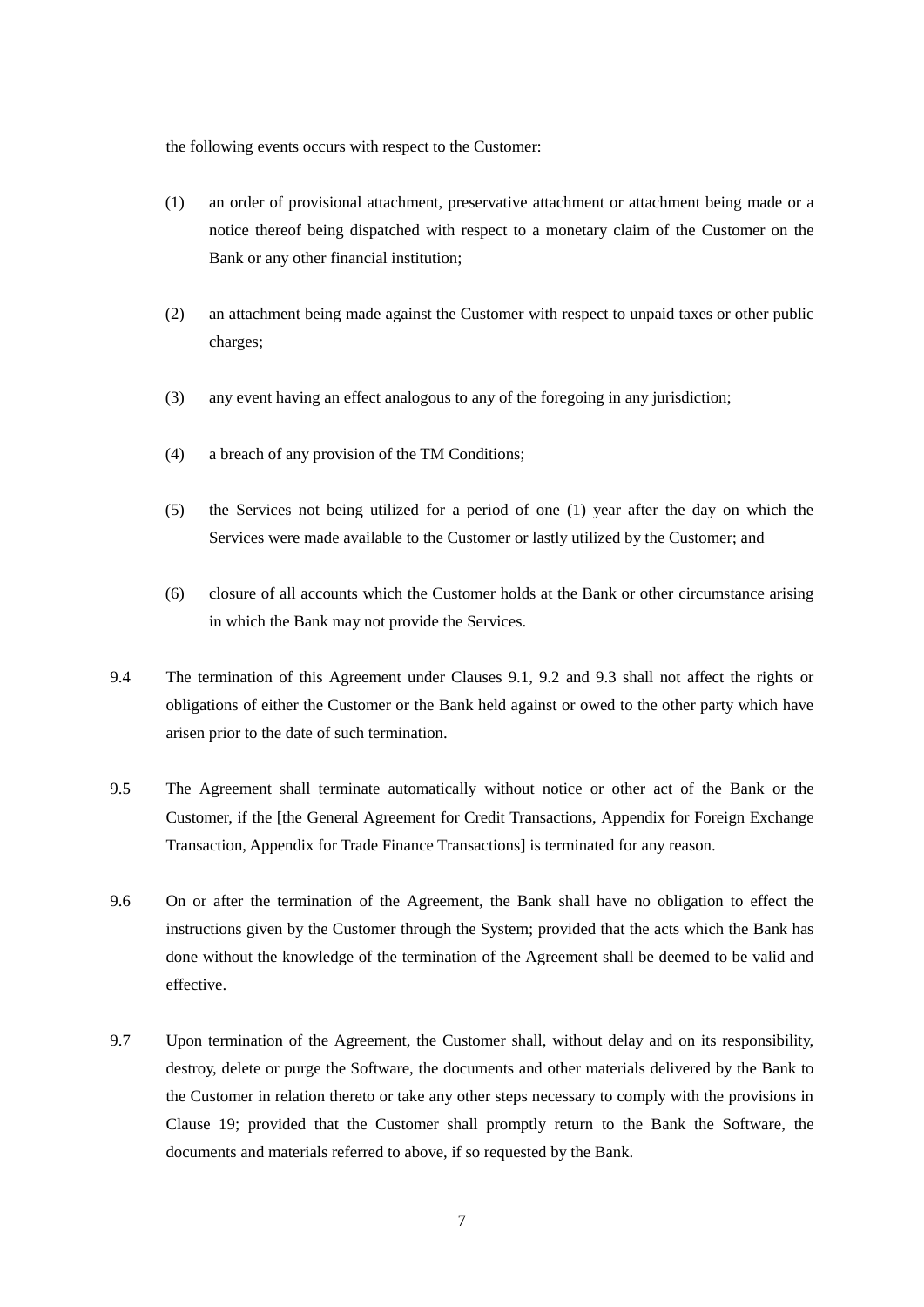# **10. Access to the System**

- 10.1 Access to the System shall be made by using the combination of customer ID, user IDs, passwords and one time password (collectively referred to as the "**Access Code**"). In case where the Bank is unable to confirm the identity of the Access Code, the Bank may reject access to the System.
- 10.2 In case where the Bank confirms the identity of the Access Code, the Bank may regard such access to the System as being made by a duly authorized person and may effect the instructions given thereby. As long as the identity of the Access Code is confirmed, the Bank shall in no case be liable, even if instructions and access to the System are not authorized.
- 10.3 The Customer shall on its responsibility keep under control the Access Code and the tokens for one time passwords (the "**OTP Tokens**").
- 10.4 Upon termination of the Agreement, the Customer shall at the request of the Bank and on its responsibility, destroy the OTP Tokens or take any other steps necessary to comply with the provisions in Clause 19; provided that the Customer shall promptly return to the Bank the OTP Tokens, if so requested by the Bank. The Bank shall not be held liable to any damages which the Customer may suffer as a result of failure or delay in taking such steps.
- 10.5 If any OTP Token is stolen, lost or improperly used or fails to function properly or if the Access Code is divulged or otherwise disclosed to a third party, the Customer shall immediately notify the Bank thereof.

# **11. Communication Networks**

- 11.1 The Customer acknowledges and agrees that the Services are provided through the communication networks (including the Internet) and confirms that the Customer understands the risks involved in such communication networks and is satisfied with the security measures taken by the Bank against such risks.
- 11.2 The Customer shall on its own responsibility make the necessary arrangements for the communication networks necessary to connect with the System and shall indemnify the Bank against any fees, costs or damages which the Bank may incur as a result of any act or omission to act of, or any event attributable to, the Customer relating to the Customer's use of the communication networks. The Customer shall comply with the conditions of the use and the instructions given by the network service providers in relation to the use of the communication networks and shall forthwith pay fees and other charges and pay for other claims upon demand by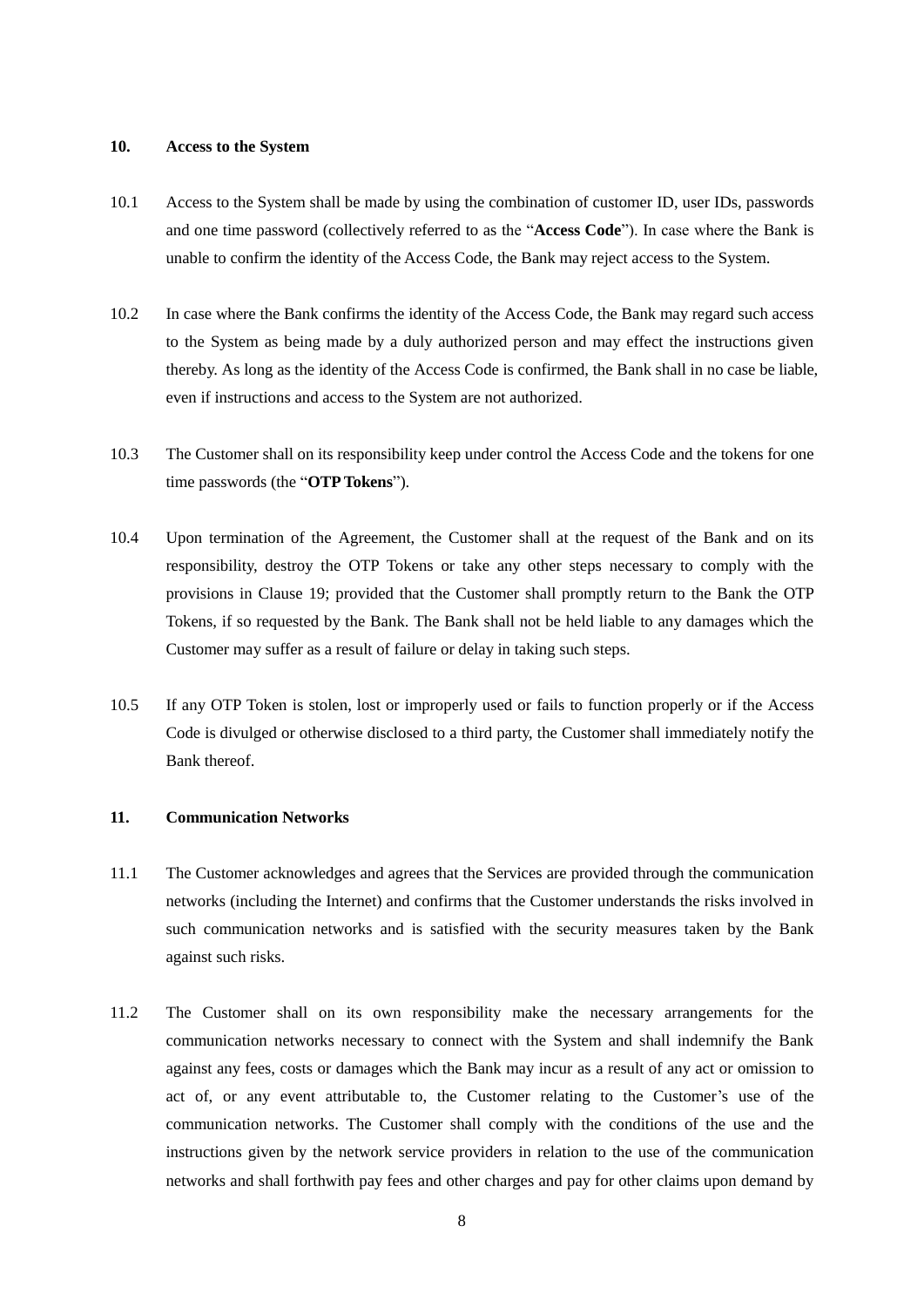the network service providers.

#### **12. Maintenance and Suspension**

- 12.1 The Bank shall provide such maintenance services as the Bank may deem necessary for the System.
- 12.2 The Bank may at any time suspend the System temporarily, if required for the maintenance services for the System.
- 12.3 If there occurs unlawful interference by a third party with the System or any other event which causes failure of the System (except for an event attributed to the gross negligence or willful misconduct of the Bank), the Bank may suspend the System temporarily.

# **13. Intellectual Property Rights**

- 13.1 All copyrights, patents, utility models, designs, trademarks and other intellectual property rights ("**Intellectual Property Rights**") relating to the Software shall remain as the property of the Bank and shall not be assigned or transferred to the Customer by virtue of the Agreement or the Services.
- 13.2 To the best of the Bank's knowledge, the Bank confirms as of the Commencement Date that the Software does not infringe any third parties' Intellectual Property Rights.

# **14. Infringement**

The Customer shall forthwith notify the Bank of any action, injunction, claim for damages or other claim which is or may be made by a third party asserting that the Software infringes such third party's Intellectual Property Rights. The Bank shall exert its best efforts to resolve such dispute. The Customer shall comply with the instructions of the Bank and cooperate with the Bank in such dispute with a third party.

#### **15. Exclusion of Liabilities**

- 15.1 The Bank shall not be liable to the Customer for the following damages:
	- (1) damages caused by natural disaster, incident, disturbance, war, restriction by applicable laws and regulations, measures imposed by a government, courts or other public organizations or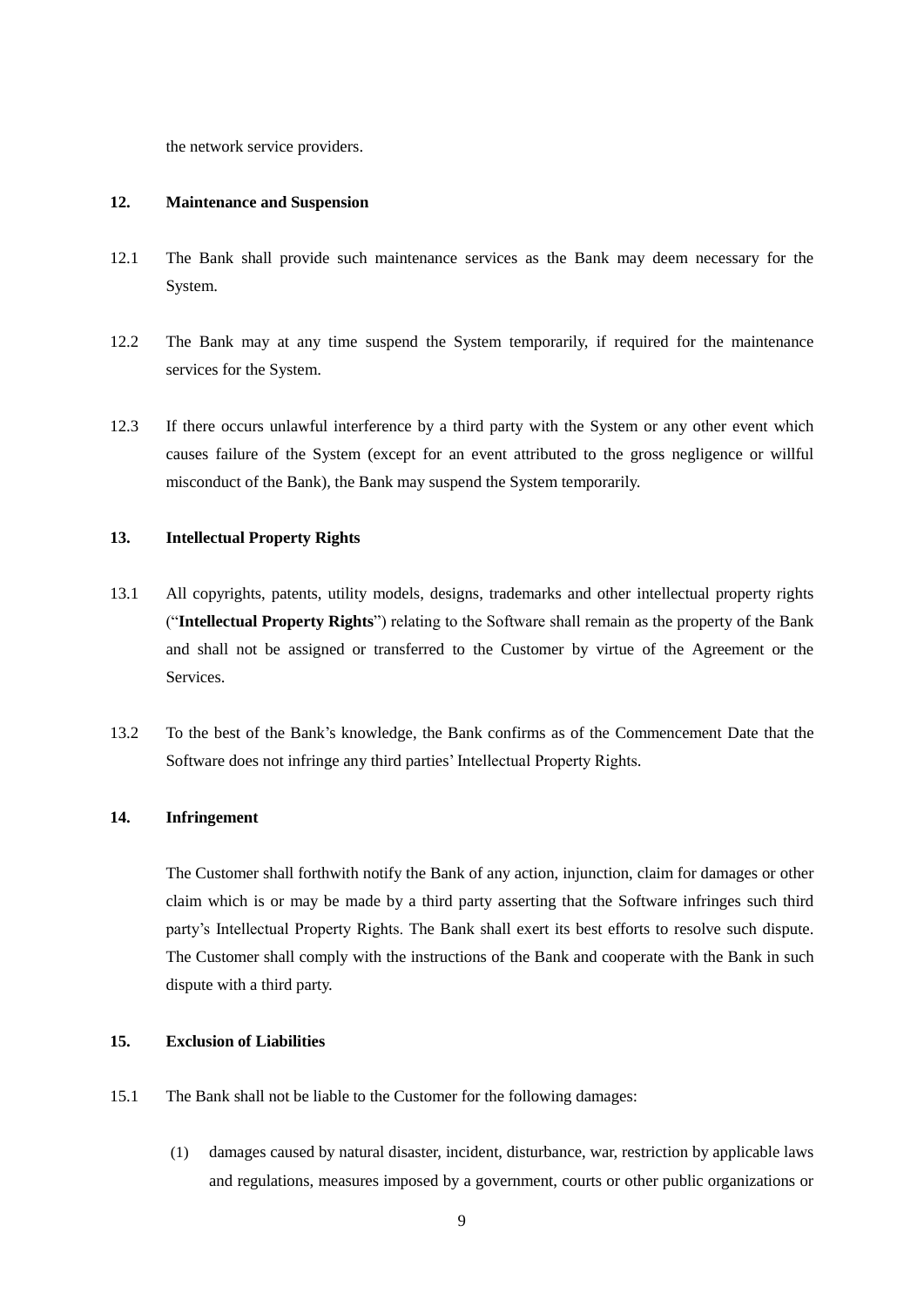other unavoidable occurrences (including those events relating to the equipment and facilities for the Services situated in any countries);

- (2) damages caused by error, failure, delay in transmission of data, messages or information, or breakdown, error, malfunction, mutilation, suspension (including such suspension as set forth in Clause 12), inaccuracy or omission of, or resulting from, terminals, public communication networks, the Internet or other communication networks or computers (including hardware and software other than the Software);
- (3) damages caused by the compliance of any Financial Institution Concerned with laws and regulations or customs and practices of the country in which it is located or its internal rules, or damages caused for reasons attributable to any Financial Institution Concerned;
- (4) damages caused by the Bank's compliance with applicable laws, regulations, sanctions, customs and practices or its internal rules;
- (5) damages caused by instructions to the Bank which are not duly authorized by the Customer;
- (6) damages caused by the Bank's non-fulfillment of instructions in cases where the Bank does not have any obligations to effect such instructions given by the Customer, including cases where the Bank may delay effecting such instructions in accordance with the provisions of the TM Conditions;
- (7) damages caused by divulgence of information or failure, error, delay, inaccuracy, omission or alteration in transmission of information or other similar incidents due to unlawful interference or wiretapping by a third party with terminals, communication networks and computers;
- (8) damages caused by divulgence of the security information (including the Access Code) or theft, unauthorized use, loss or malfunction of, or illegal use by a third party of, the OTP Tokens or any other similar incidents;
- (9) damages caused by the use of the Services other than in the manner provided for herein or designated by the Bank;
- (10) any incidental, special or consequential losses, liabilities, damages or costs incurred by the Customer, or any third party other than the Customer, in relation to, or resulting from the usage of, the Services;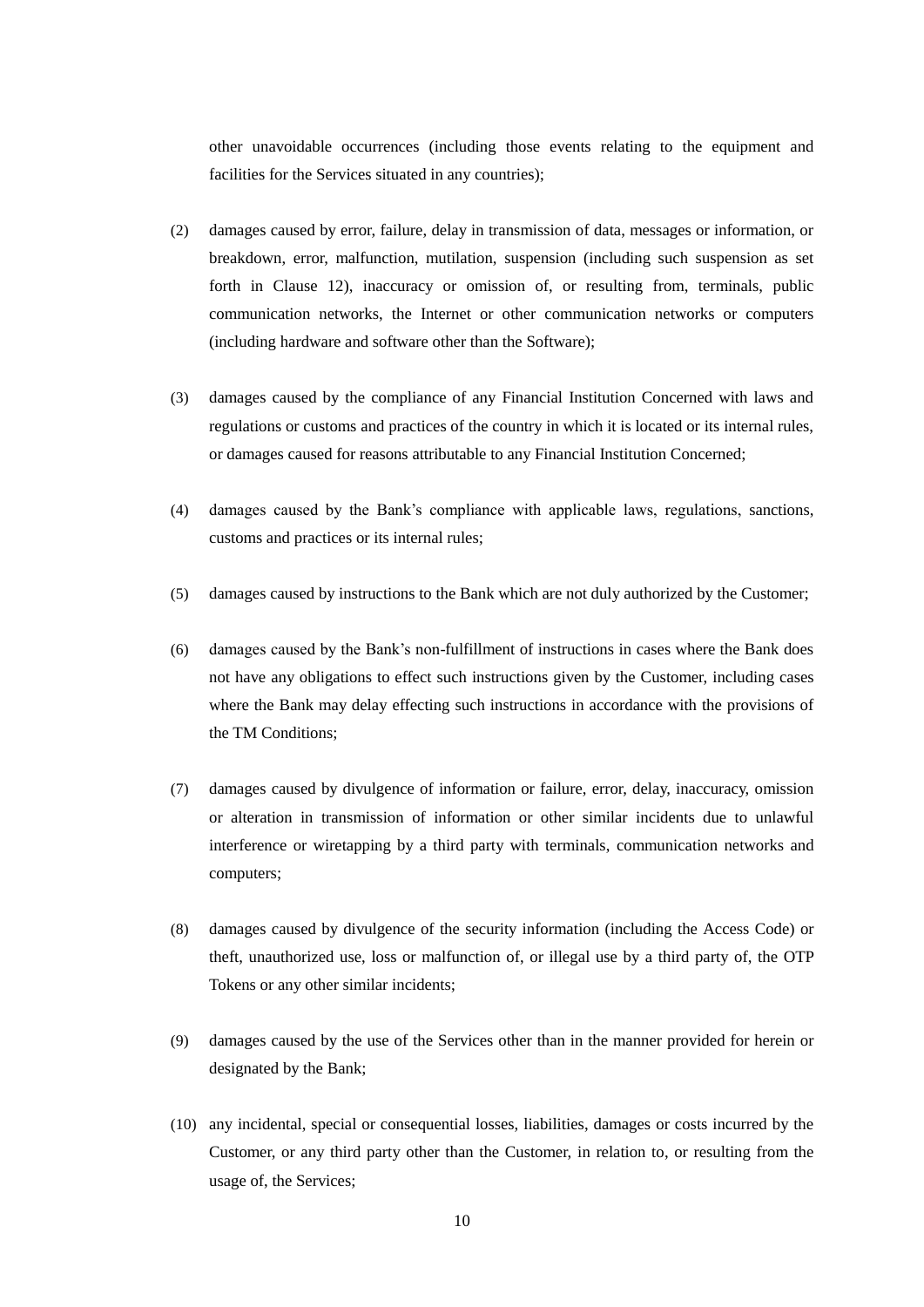- (11) losses, liabilities, damages or costs incurred by the Customer resulting from any non-conclusion or conclusion of transaction due to malfunctions, defects or the like of the Services; or
- (12) damages caused by force majeure or for reasons other than willful misconduct or gross negligence of the Bank.
- 15.2 If an event occurs for which the Bank is responsible in relation to the implementation of the Services, the Customer shall notify the Bank thereof immediately after becoming aware of it. The Bank shall not be liable with respect to such event if the Customer fails to notify the Bank immediately upon the occurrence of such event or the Bank has not received such notice from the Customer within thirty (30) days after the occurrence of such event.

# **16. Indemnity**

The Customer shall indemnify the Bank against the following damages, costs and expenses (including legal fees) which the Bank may incur:

- (1) damages, costs and expenses attributable to any act (including the use of the Software) or omission to act of the Customer and damages, costs and expenses caused for reasons attributable to the Customer;
- (2) costs and expenses incurred in relation to the execution of the Agreement (including stamp duties);
- (3) costs and expenses incurred in relation to the exercise and enforcement of the rights under the Agreement; and
- (4) damages, costs and expenses incurred by infringement of a third party's intellectual property rights due to any changes made by the Customer to the Software.

#### **17. Compliance with Laws and Regulations**

- 17.1 The Customer shall, on its own responsibility, comply with all applicable laws and regulations and shall take all necessary actions to procure necessary registrations and approvals or otherwise.
- 17.2 The Agreement shall immediately cease to be effective, if the Agreement is in violation of the laws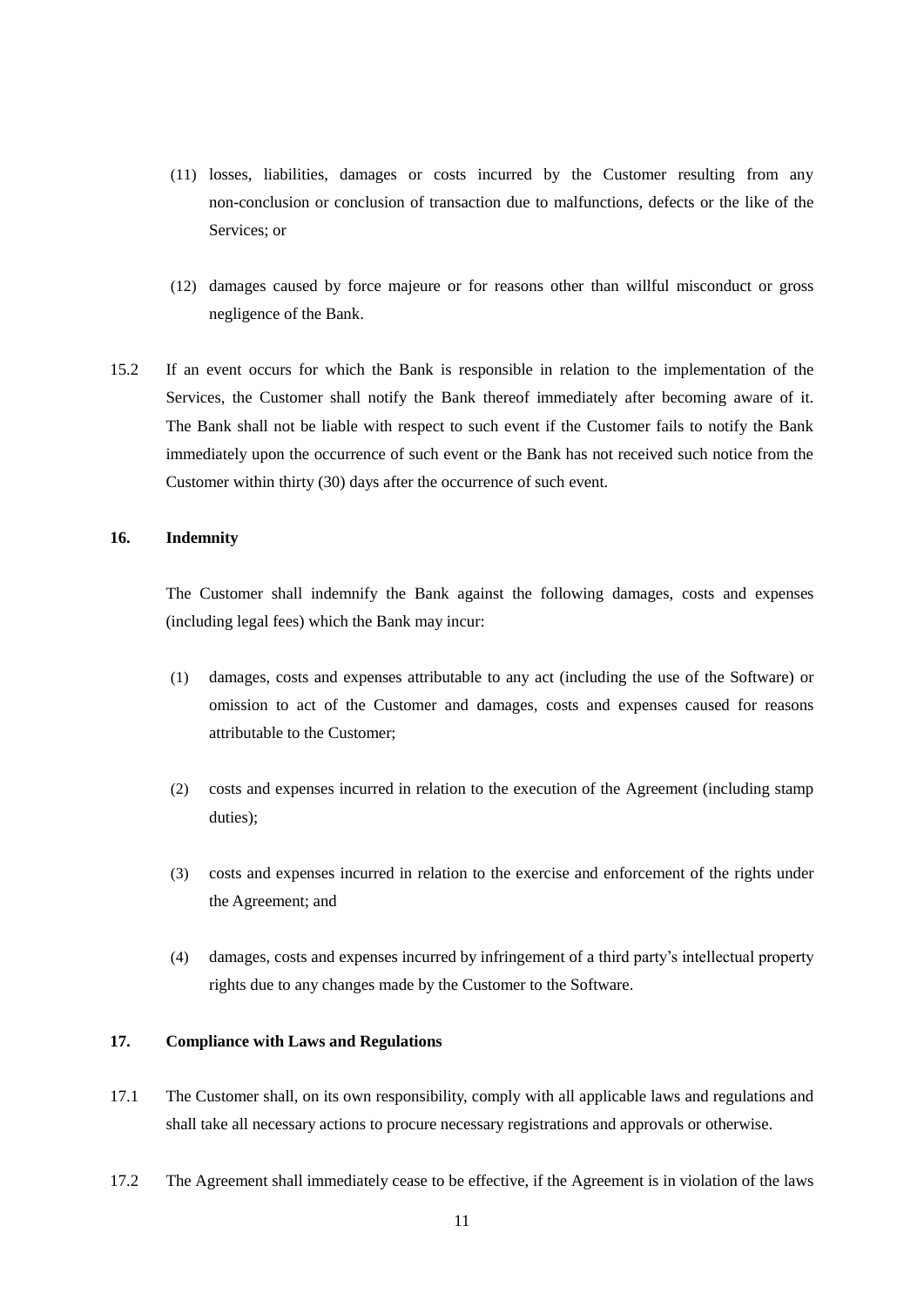and regulations.

# **18. Exclusion of Anti Social Forces**

- 18.1 The Customer represents, warrants and covenants to ensure that it, its parent, subsidiaries, related companies and their employees and shareholders with 50% of the voting rights (collectively, including the Customer, the "**Related Parties**") do not or shall not in the future fall under the following categories (collectively, the "**Anti Social Forces**"):
	- (1) an organized crime group;
	- (2) a member of an organized crime group;
	- (3) a quasi-member of an organized crime group;
	- (4) a related company or association of an organized crime group;
	- (5) a corporate racketeer; or
	- (6) other equivalent groups of the above.
- 18.2 The Customer represents, warrants and covenants to ensure that the Related Parties themselves or through the use of third parties have never conducted or will not conduct in the future any of the following actions:
	- (1) a demand with violence;
	- (2) an unreasonable demand beyond the legal responsibility;
	- (3) use of intimidating words or actions in relation to transactions;
	- (4) an action to defame the reputation or interfere with the business of the Bank or any of its affiliates by spreading rumors, using fraudulent means or resorting to force; or
	- (5) other equivalent actions of the above.
- 18.3 The Customer shall immediately provide the Bank with documents or information of the Related Parties (including, without limitation, office or residential address, formal name and date of birth)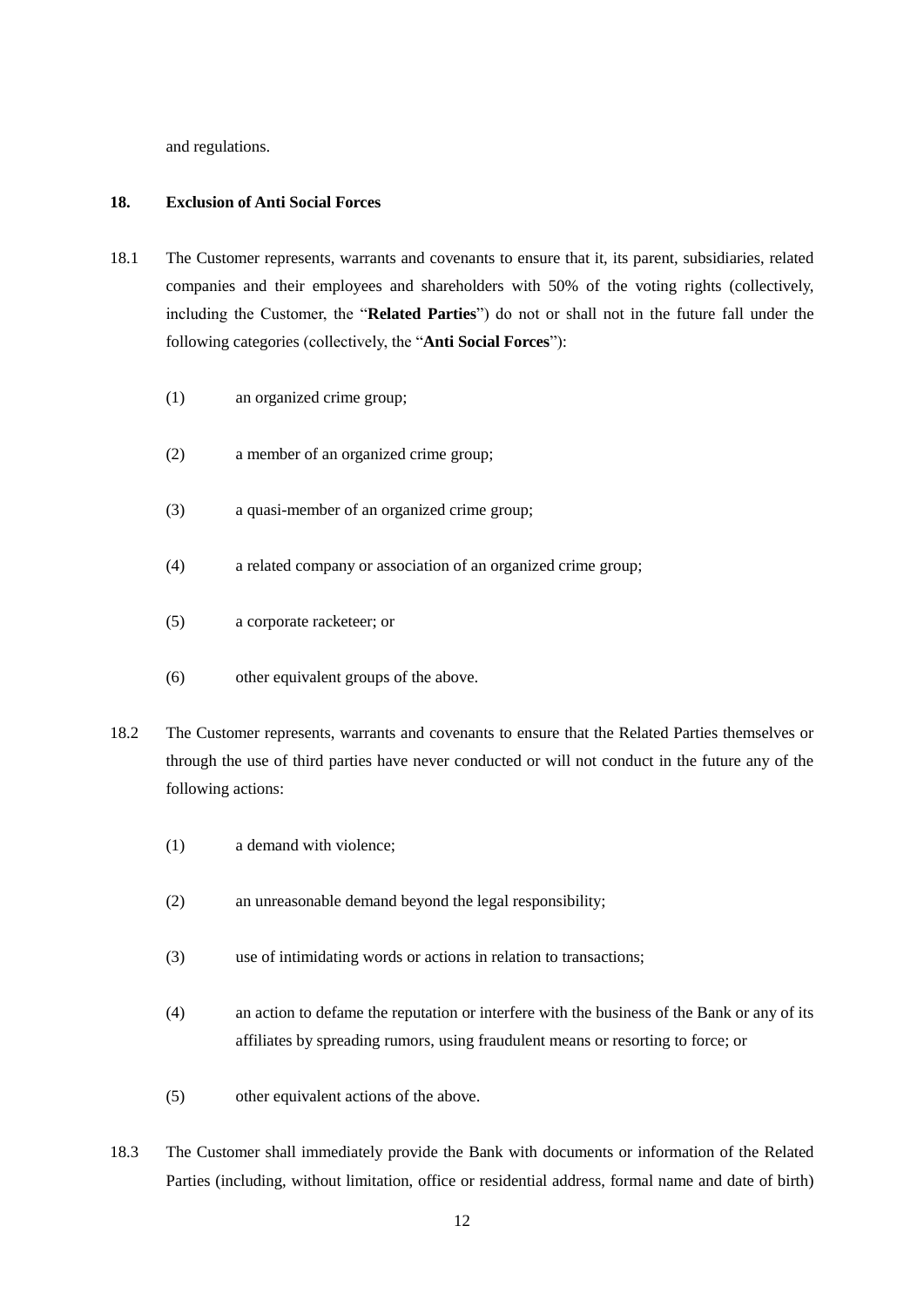requested by the Bank anytime for the purpose of identity verification and screening of Anti Social Forces by the Bank.

18.4 In case the Bank determines that it is not appropriate to maintain business transactions with the Customer after becoming aware that the representations and warranties in Clause 18.1 and 18.2 are not or were not true or that the Customer breached the covenants in Clause 18.1 and 18.2, the Agreement shall be immediately terminated.

# **19. Confidentiality**

- 19.1 The parties hereto shall keep confidential all information disclosed by the other party and other information made known to such party in relation to the Agreement and shall not use such information other than for purposes of the Agreement. Neither party shall disclose, or allow to be disclosed, to any third parties such information and other information relating to the Agreement.
- 19.2 Notwithstanding the provisions in Clause 19.1, the Bank may disclose the Agreement and other related documents to the competent authorities, courts or other governmental and/or supervisory bodies, the head office or branches of the bank holding the account of Customer, Financial Institution Concerned or affiliated companies, or any person to the extent required in compliance with applicable laws (including the Banking Act, Chapter 19 of Singapore) and regulations.
- 19.3 Notwithstanding the provisions in Clause 19.1, the Bank may provide its head office, parent company, subsidiaries and any other affiliates with any information relating to the Customer and affiliated companies of the Customer, if the Bank deems necessary or appropriate for the implementation of the Services.
- 19.4 In case where the Bank contracts with third party certification authorities, the Bank may, notwithstanding the provisions in Clause19.1 and to the extent necessary therefor, provide to such certification authorities any information relating to the Customer; provided that such certification authorities are under confidentiality obligations with respect to such information.
- 19.5 Notwithstanding the provisions in Clause 19.1, the Bank is authorised to disclose any information in connection with the Customer, its accounts or any financial products/services or proposed financial products/services, as the Bank deems fit, to any auditors, professional advisors, or service provider (in Singapore or elsewhere) where required for outsourcing operational, storage, maintenance, administrative and/or other functions of the Bank.
- 19.6 The obligations of each party under Clause 19.1 shall survive the termination of the Agreement.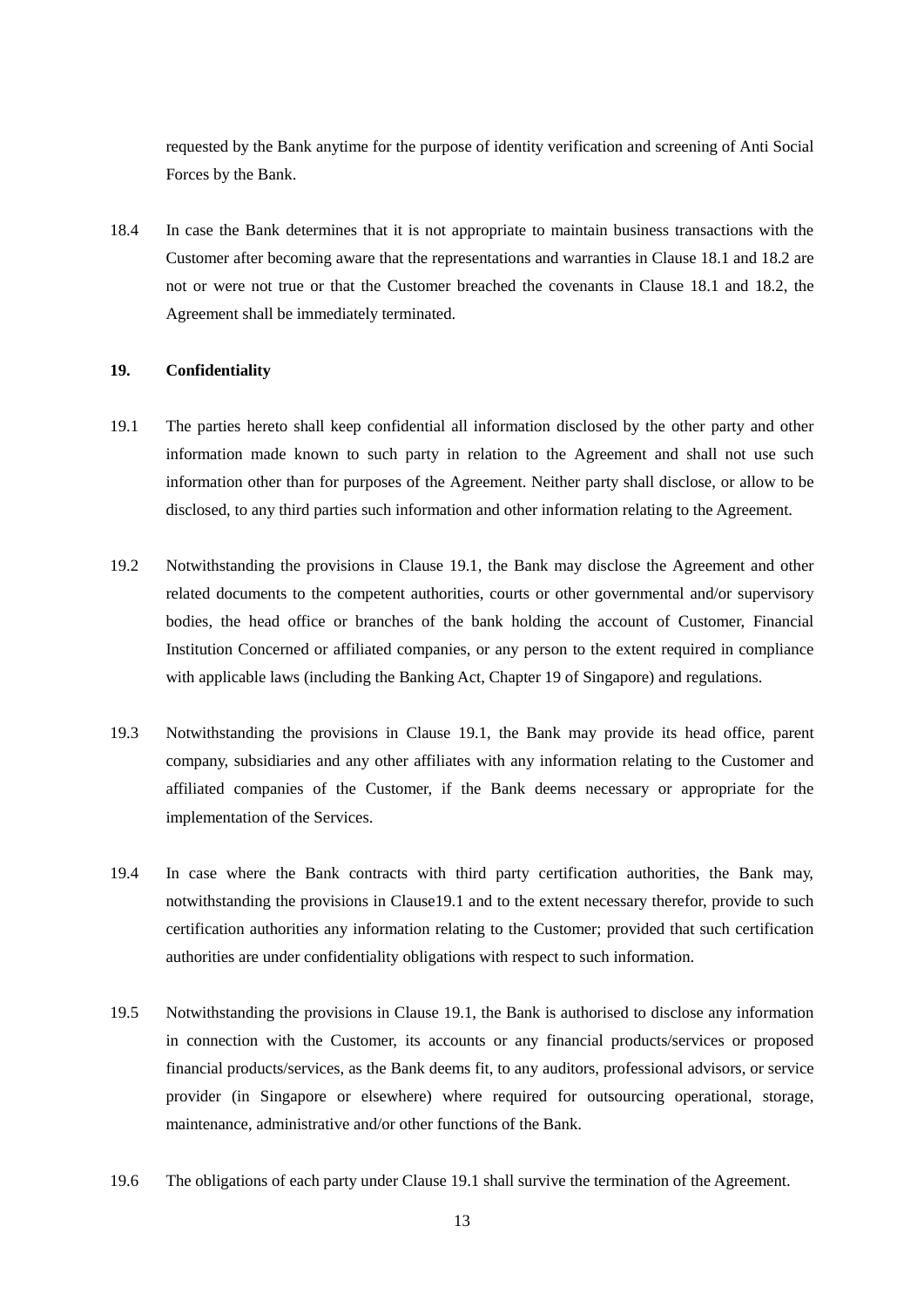#### **20. Severability**

If any provisions of the TM Conditions become unenforceable due to interpretation, application or administration of the laws or regulations, the other provisions shall, to the extent possible, continue to be in full force and effect.

# **21. Assignment**

The Customer shall not assign or lease to a third party or create any security interest in favor of a third party over the rights and obligations under the Agreement.

# **22. Laws and Regulations**

The terms "laws and regulations" and "taxes and public charges" used in the TM Conditions shall mean laws and regulations and taxes and public charges of all countries concerned.

# **23. Implementation of the Services**

- 23.1 The Customer hereby requests the Bank to provide the Services in accordance with the instructions to be given by the Customer through the System and the Bank agrees to provide the Services in accordance therewith.
- 23.2 The Customer shall not nullify, cancel or amend its instructions given for the Services due to misunderstanding or otherwise.
- 23.3 In the case of any discrepancy between the instructions for the Services alleged to be given by the Customer and the electromagnetic records thereof kept by the Bank, the latter shall prevail.
- 23.4 The Customer shall from time to time review the transactions made through the Services and shall immediately notify the Bank of any irregularities therein.

#### **24. Administrators and Users**

24.1 Pursuant to the procedure set forth by the Bank, the Customer shall register with the Bank administrators (each an "**Administrator**") who use the Access Code (including OTP Tokens) and supervise users (each a "**User**") on behalf of the Customer.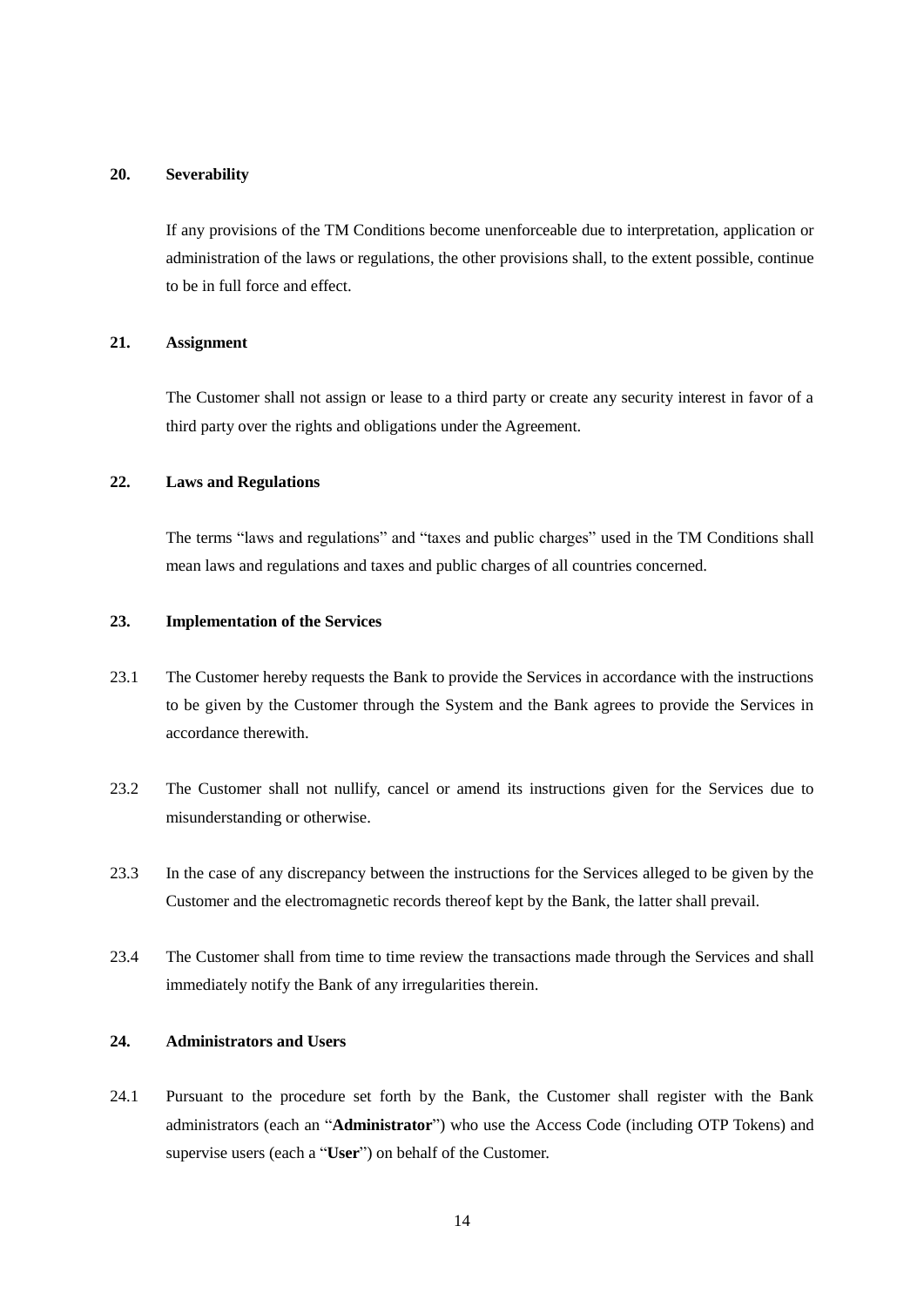- 24.2 Pursuant to the procedure set forth by the Bank, the Customer shall register with the Bank Users who use the Access Code (including OTP Tokens) on behalf of the Customer. The Bank may, if necessary, disclose to the Users any information relating to the Services which the Bank has disclosed to the Administrators.
- 24.3 Neither Administrators nor Users shall use the Access Code (including OTP Tokens) jointly with others, or lend or transfer the same to others.
- 24.4 The Customer shall be responsible for the appointment of, and supervision over, the Administrators and the Users and shall take appropriate measures to prevent unauthorized access to the System by a person other than the Administrators and the Users.
- 24.5 Pursuant to the procedure set forth by the Bank, the Customer shall immediately notify the Bank of any change to the Administrators, the Users and the registration relating thereto. The Bank may deem the registration relating thereto as unchanged until the Bank completes the procedure for such change. The Bank shall not be liable to the Customer for any damages caused by such changes, save in the case of gross negligence or willful misconduct of the Bank. The Users registered before the change of an Administrator shall not be affected by the change of such Administrator.

# **25. Personal Information**

- 25.1 The Bank may process, use and disclose the personal information (such as the name, section/department, title, telephone number, facsimile number and e-mail address, which identifies any particular individual) provided by the Customer in relation to the Services for the following purposes:
	- (1) to administer the application for, and implementation of, the Services;
	- (2) to verify the identity of any person pursuant to applicable Japanese law including, without limitation, the Act on Prevention of Transfer of Criminal Proceeds (Act No. 22, 2007, as amended) or any corresponding laws and regulations in other jurisdictions and the qualification for the Services;
	- (3) to conduct research and development for financial instruments and services, including the market research and data analysis and the questionnaire to be conducted internally by the Bank;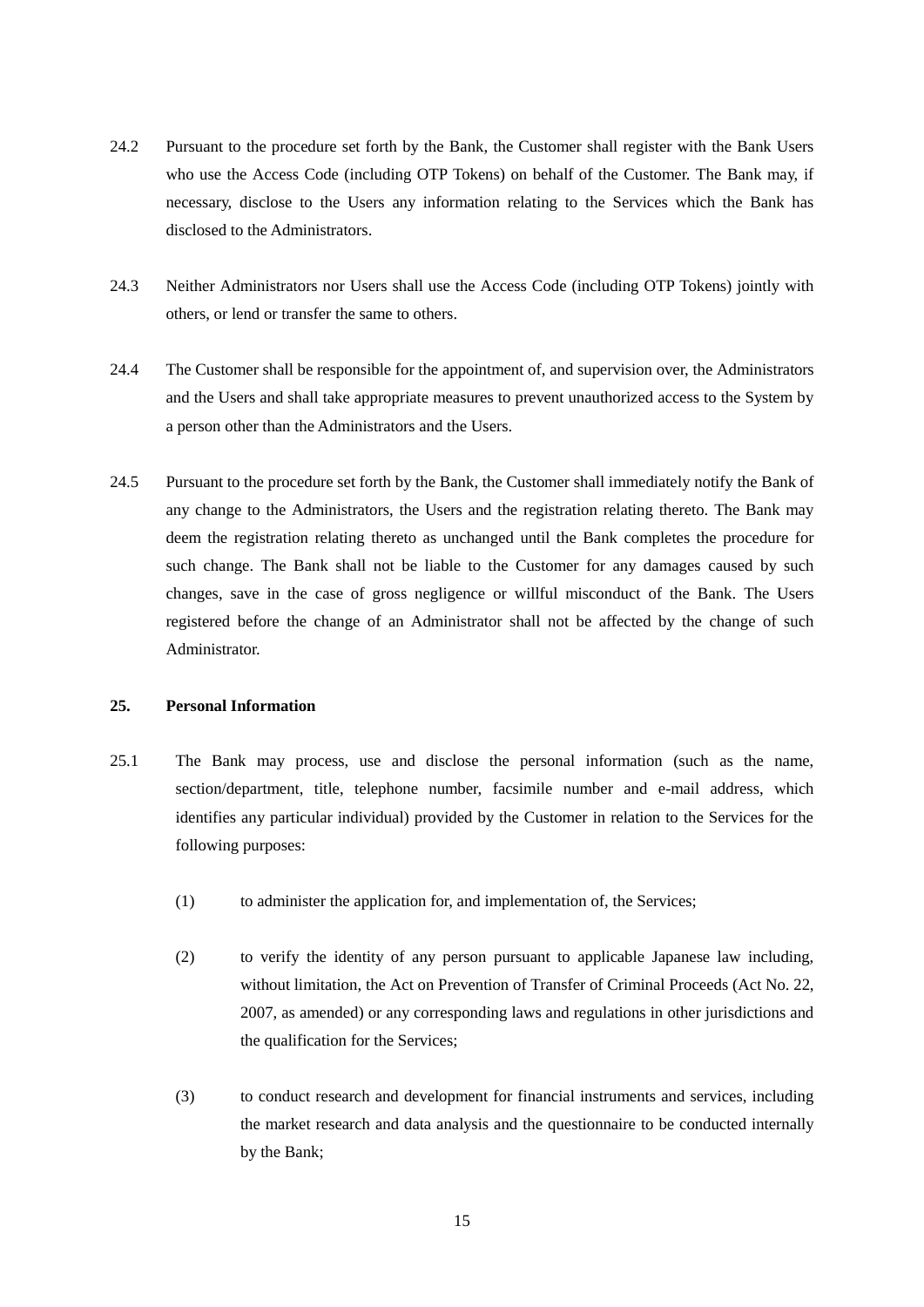- (4) to propose any financial instruments and services of the Bank and its affiliated and other related companies, by direct mailing or otherwise;
- (5) to exercise the rights and to perform the obligations in accordance with applicable laws and contracts with the Customer; and
- (6) other than the foregoing, to facilitate the transactions with the Customer.

(collectively, the "Purposes").

- 25.2 The personal information may be collected from sources other than the Customer, and the Bank may thereafter use, disclose and/process such personal information for one or more of the above Purposes. The Bank may disclose the personal information to third parties (located within or outside Singapore) for such third parties to process the personal information for one or more of the above Purposes Without limiting the generality of the foregoing, such third parties may include: (i) the Bank's parent company, head office, branches, subsidiaries, associated or affiliated organisations, or related corporations; any of the Bank's agents, contractors or third party service providers that may/will collect and/or process the Customer's personal information on the Bank's behalf for one or more of the Purposes including but not limited to those who provide administrative or other services to the Bank such as mailing houses, telecommunication companies, information technology companies and data centres, disaster recovery service providers, storage providers and professional advisers; and to any parties pursuant to any law or regulation or court order and any law enforcement agencies or any other regulatory authorities (in Singapore or elsewhere).
- 25.3 By providing to the Bank any personal information related to a third party individual (e.g. information of the Bank's guarantors, officers or beneficial owners) to the Bank, the Customer represents and warrants that the Customer is and will be validly acting on behalf of and have the authority of all such third party individuals in providing or to provide his/her personal information to the Bank for the Purposes and for the Bank to disclose the same to third parties as described above, and that the valid consent of that third party has been obtained for the Bank to collect, use and disclose his/her personal information for the Purposes listed above and for the Bank to disclose his/her personal information to third parties as described above.

#### **26. Amendments or Changes to the TM Conditions**

The Bank may from time to time make amendments or changes to the TM Conditions. The Bank shall notify the Customer of such amendments or changes to the extent that such amendments or changes will affect the Customer utilizing the Services; provided that the Bank is not required to